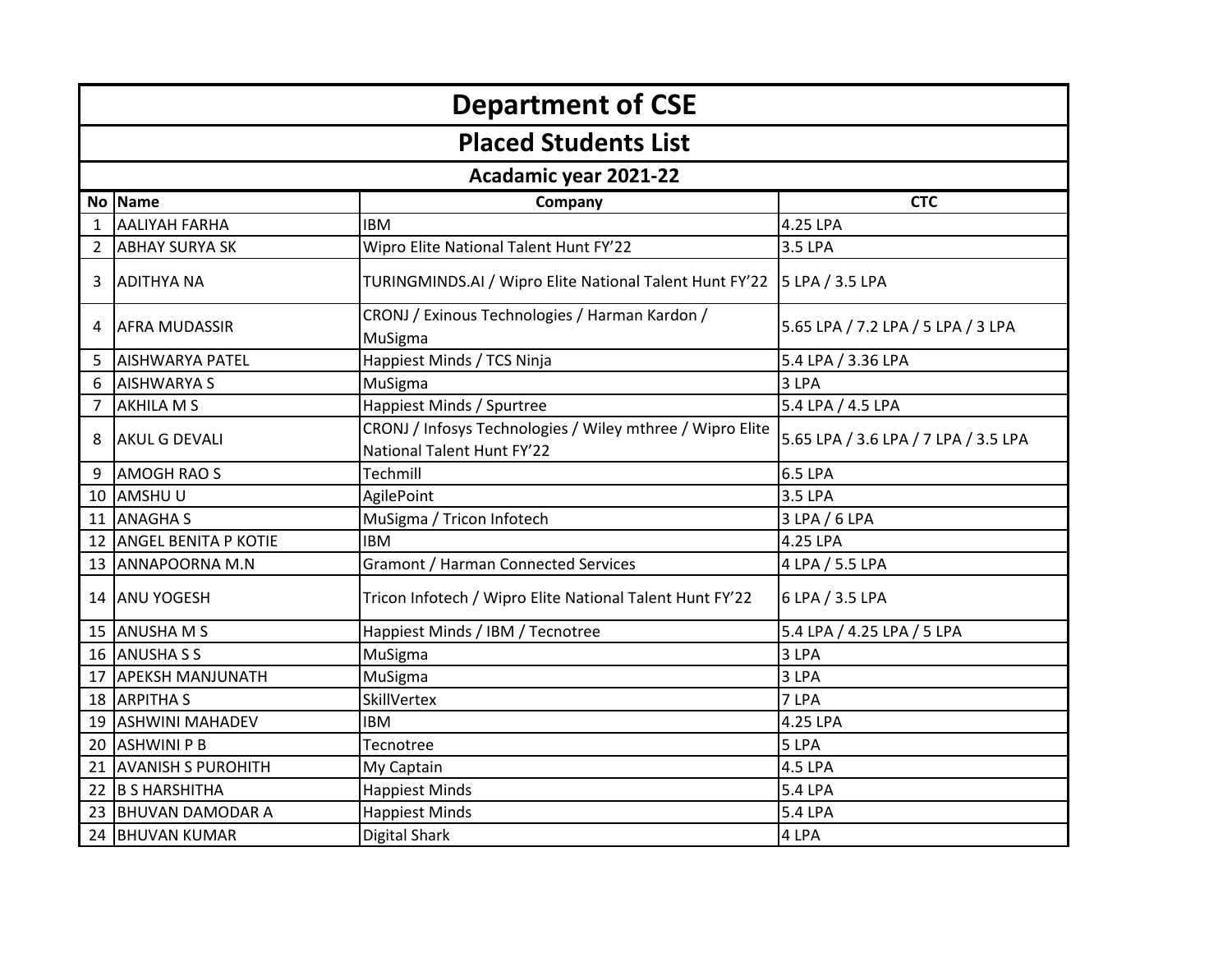| 25 | <b>BHUVAN KUMAR</b>       | <b>Exinous Technologies</b>                                                         | <b>7.2 LPA</b>                         |
|----|---------------------------|-------------------------------------------------------------------------------------|----------------------------------------|
| 26 | <b>CHETHAN D</b>          | Digital Shark / Infosys Technologies / Sasken                                       | 4 LPA / 3.6 LPA / 3.7 LPA              |
| 27 | <b>CHETHAN KUMAR MS</b>   | <b>First Floor</b>                                                                  | 3 LPA                                  |
|    | 28 CHETHANA C             | Avin Systems / HTC Global / Wipro Elite National Talent<br>Hunt FY'22               | 3.2 LPA / 3.5 LPA / 3.5 LPA            |
| 29 | <b>CHIRANTH H S</b>       | Wipro Elite National Talent Hunt FY'22                                              | 3.5 LPA                                |
| 30 | <b>CHITRASHREE R M</b>    | IBM / Infosys Technologies / Wipro Elite National Talent<br>Hunt FY'22              | 4.25 LPA / 3.6 LPA / 3.5 LPA           |
| 31 | <b>DEEKSHITHAJ</b>        | Happiest Minds / TCS Ninja                                                          | 5.4 LPA / 3.36 LPA                     |
| 32 | <b>DEEPTHIU</b>           | Wipro Elite National Talent Hunt FY'22                                              | 3.5 LPA                                |
| 33 | <b>DERRYL KEVIN MONIS</b> | Scientist                                                                           | 7 LPA                                  |
| 34 | <b>DHANUSH V D UPADYA</b> | Robosoft / Tricon Infotech                                                          | 4.5 LPA / 6 LPA                        |
| 35 | <b>DHEERAJ NAIK</b>       | Tecnotree                                                                           | 5 LPA                                  |
| 36 | <b>DIMPLE N</b>           | <b>TCS Ninja</b>                                                                    | 3.36 LPA                               |
| 37 | <b>DIVYA J</b>            | SkillVertex                                                                         | 7 LPA                                  |
| 38 | <b>G P AKSHAY KUMAR</b>   | Deevia /TURINGMINDS.AI / Visionet Systems                                           | 5 LPA / 5 LPA / 3.8 LPA                |
| 39 | <b>GANESH S</b>           | Herald Logic / Robosoft                                                             | 7.5 LPA / 4.5 LPA                      |
| 40 | <b>GANYAJ</b>             | Wipro Elite National Talent Hunt FY'22                                              | 3.5 LPA                                |
| 41 | <b>GAURAV PURSWANI</b>    | Exinous Technologies / Spurtree                                                     | 7.2 LPA / 4.5 LPA                      |
| 42 | <b>GEETHAS</b>            | Happiest Minds / Spurtree                                                           | 5.4 LPA / 4.5 LPA                      |
| 43 | <b>GIRI NARASIMHA T</b>   | Exinous Technologies / Nagarro / Tavant / TCS Ninja                                 | 7.2 LPA / 4.5 LPA / 6.5 LPA / 3.36 LPA |
| 44 | <b>GURUKIRAN DAYANAND</b> | Cognizant / Gramont                                                                 | 4 LPA / 4 LPA                          |
| 45 | <b>H S SHRUNGA</b>        | Infosys Technologies                                                                | 3.6 LPA                                |
|    | 46 HARSHA MP              | <b>TCS Ninja</b>                                                                    | 3.36 LPA                               |
|    | 47 HARSHITH A.H           | Learnyst / Robosoft / Wipro Elite National Talent Hunt<br>FY'22                     | 6 LPA / 4.5 LPA / 3.5 LPA              |
| 48 | <b>HARSHITHA BG</b>       | <b>Happiest Minds</b>                                                               | 5.4 LPA                                |
| 49 | <b>HARSHITHA G SHET</b>   | <b>Happiest Minds</b>                                                               | 5.4 LPA                                |
| 50 | <b>HARSHITHA M</b>        | Infosys Technologies / NEW WAVE / NightHack                                         | 3.6 LPA / 6 LPA / 3.4 LPA              |
|    | 51 HARSHITHA S            | Gramont / Infosys Technologies / Kanini Software solution   4 LPA / 3.6 LPA / 5 LPA |                                        |
| 52 | <b>HARSHITHA V</b>        | MuSigma / Wipro Elite National Talent Hunt FY'22                                    | 3 LPA / 3.5 LPA                        |
| 53 | <b>HEMALATHAD</b>         | <b>HTC Global</b>                                                                   | 3.5 LPA                                |
|    | 54 HEMANTH N              | Infosys Technologies                                                                | 3.6 LPA                                |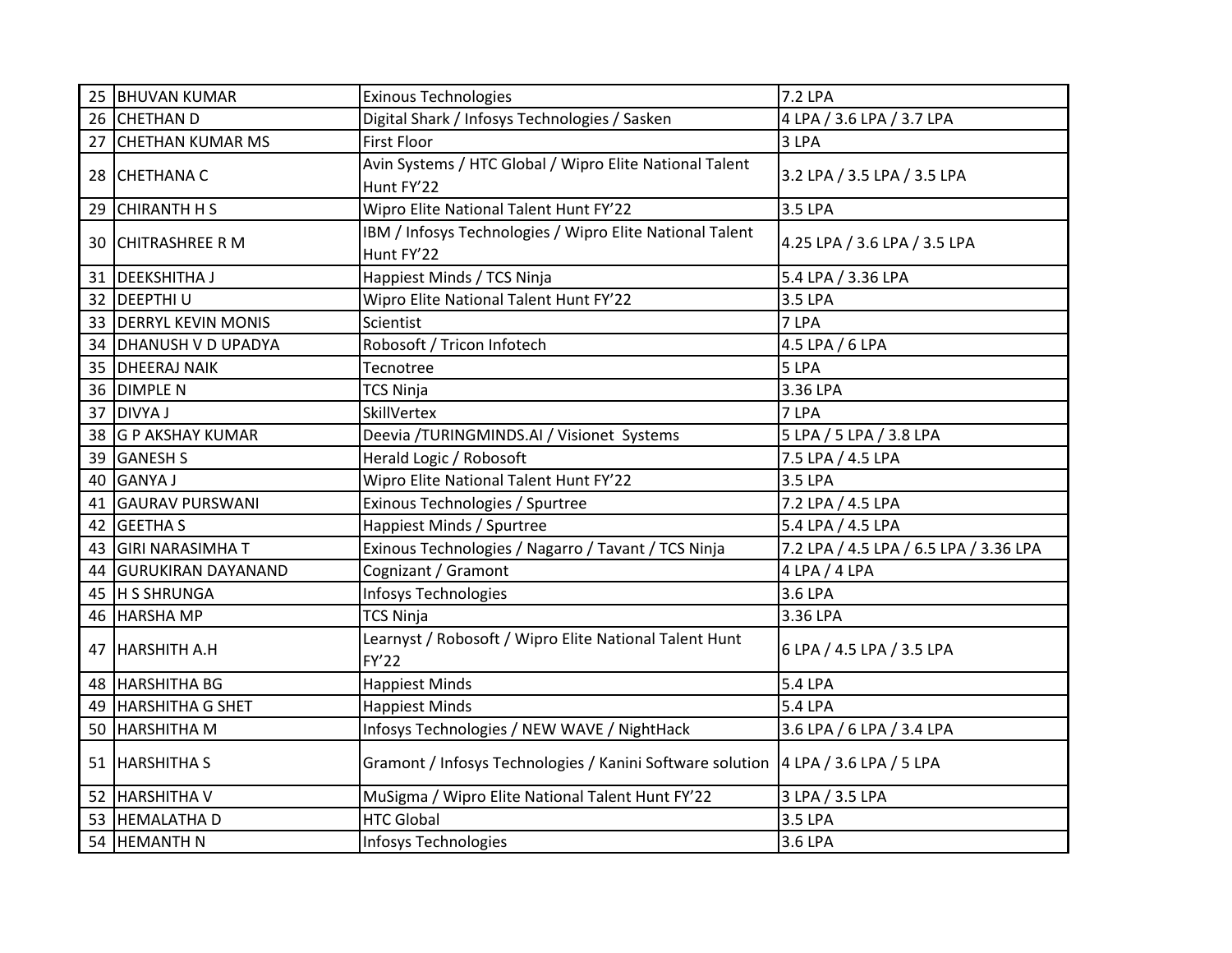| 55 | <b>HRUSHALKC</b>        | Robosoft                               | <b>4.5 LPA</b>     |
|----|-------------------------|----------------------------------------|--------------------|
|    | 56 HUSNAIN AFSAR        | Gramont                                | 4 LPA              |
|    | 57 ISHIKA JAIN          | <b>Happiest Minds</b>                  | <b>5.4 LPA</b>     |
|    | 58 K.P MUTHANNA         | <b>First Floor</b>                     | 3 LPA              |
| 59 | <b>KAUSHIK RAMAN</b>    | <b>First Floor</b>                     | 3 LPA              |
| 60 | <b>KAVITHA CV</b>       | Gramont                                | 4 LPA              |
| 61 | <b>KEERTHANA B</b>      | In Time Tec                            | 5.5 LPA            |
| 62 | <b>KHUSHI KUMAR</b>     | <b>Happiest Minds</b>                  | 5.4 LPA            |
|    | 63 KISHAN S             | IBM / Robosoft                         | 4.25 LPA / 4.5 LPA |
| 64 | <b>KOTA SRIKRUTHIK</b>  | Capgemini                              | 4 LPA              |
| 65 | KUSHAL HU               | <b>CLARIVATE ANALYTICS</b>             | <b>6.5 LPA</b>     |
| 66 | LAKSHITHA P             | <b>Happiest Minds</b>                  | 5.4 LPA            |
| 67 | <b>LOKAMATHE P</b>      | Gramont                                | 4 LPA              |
| 68 | M V SHREYAS             | Cognizant                              | 4 LPA              |
| 69 | MAHADEVASWAMY N         | <b>HTC Global</b>                      | 3.5 LPA            |
| 70 | <b>MAHESH MJ</b>        | Byju's / Digital Shark                 | 10 LPA / 4 LPA     |
| 71 | MAHITHA MAHESH M        | HTC Global / MuSigma                   | 3.5 LPA / 3 LPA    |
| 72 | <b>MANJU M</b>          | In Time Tec / NSLHUB                   | 5.5 LPA / 5 LPA    |
| 73 | MEGHA SUBRAMANYA        | Infosys Technologies - InfyTQ / NSLHUB | 3.6 LPA / 5 LPA    |
| 74 | MEGHANA M S             | Cognizant                              | 4 LPA              |
| 75 | MOHAMED NOUMAN          | <b>TCS Ninja</b>                       | 3.36 LPA           |
| 76 | MOHAMMED FAIZ SHARIFF   | Sasken                                 | 3.7 LPA            |
| 77 | MOHAMMED ROSHAN AHMED   | Happiest Minds / Spurtree              | 5.4 LPA /3.5 LPA   |
| 78 | MOHAMMED SAQLAIN        | Harman Kardon                          | 5 LPA              |
| 79 | <b>MOHAN LOKANDE S</b>  | Spurtree                               | 4.5 LPA            |
| 80 | <b>MOHITH C SHEKAR</b>  | Happiest Minds / TCS Ninja             | 5.4 LPA / 3.36 LPA |
| 81 | <b>MOKSHADAYINI K S</b> | Tecnotree                              | 5 LPA              |
| 82 | <b>MONICA S</b>         | Tecnotree                              | 5 LPA              |
| 83 | <b>NAGABHARAN H.S</b>   | <b>Herald Logic</b>                    | 7.5 LPA            |
| 84 | <b>NAGASANDESH N</b>    | <b>Happiest Minds</b>                  | 5.4 LPA            |
| 85 | <b>NAMITHA B M</b>      | Happiest Minds /IBM                    | 5.4 LPA / 4.25 LPA |
| 86 | <b>NEHAPN</b>           | Cognizant                              | 4 LPA              |
| 87 | <b>NIDHIR</b>           | Tecnotree                              | 5 LPA              |
| 88 | NISARGA S.M             | HCL / Mresult                          | 3.65 LPA / 5 LPA   |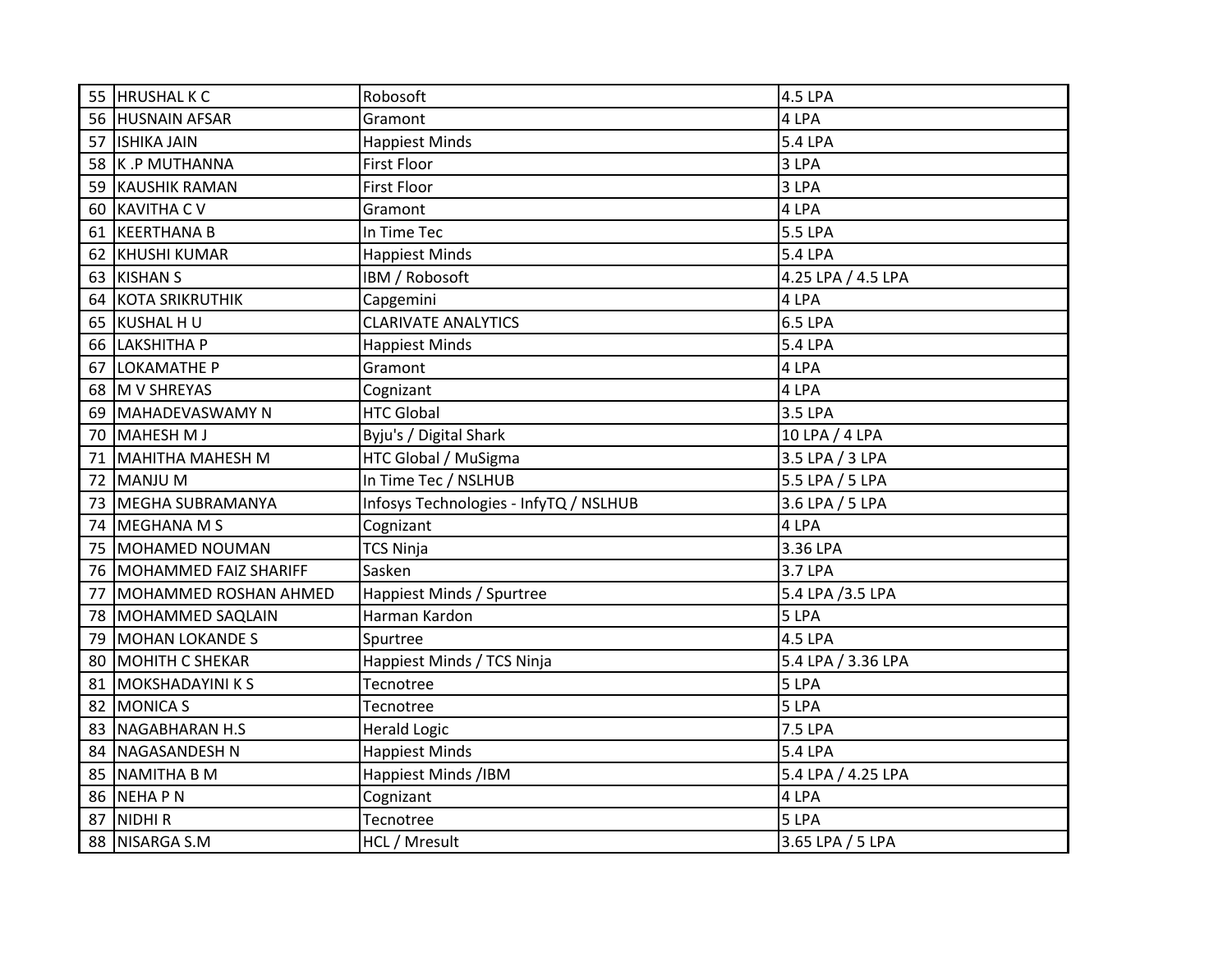| <b>NITHIND</b><br>90<br>Happiest Minds / TCS Ninja<br>5.4 LPA /3.36 LPA<br>91<br><b>NITHIN S</b><br>5.4 LPA / 3.36 LPA<br>Happiest Minds / TCS Ninja<br>92<br>NIVEDITHA M<br>4 LPA<br>Capgemini<br>3.6 LPA / 3 LPA<br><b>PANNAGAVENI PJ</b><br>Infosys Technologies / MuSigma<br>93<br>PATIL CHANCHAL VINOD<br>Exinous Technologies<br>7.2 LPA<br>94<br>Byju's / Wipro Elite National Talent Hunt FY'22<br>95<br><b>POOJITH G</b><br>10 LPA / 3.5 LPA<br><b>NEW WAVE</b><br>96<br><b>PRAHLAD M VIJAY</b><br>6 LPA<br>97<br><b>PRUTHVIK</b><br>Gramont / Wiley mthree<br>4 LPA / 7 LPA<br>98 PRUTHVIK P<br>IBM / Wipro Elite National Talent Hunt FY'22<br>4.25 LPA / 3.5 LPA<br>99 R NANDAN<br>6.25 LPA<br>Mitsogo<br>Wipro Elite National Talent Hunt FY'22<br>3.5 LPA<br>100 RAGHAVA REDDY BATTULA<br>4 LPA<br>101 RAHUL NAYAK<br>Zensar<br>Cognizant / Gramont / UST Global<br>102 RAJA KUMAR SINGH<br>4 LPA / 4 LPA / 3.5 LPA<br>103 RAKSHINI J GOWDA<br>MuSigma<br>3 LPA<br>104 RAKSHIT VASTRAD<br>Happiest Minds / TCS Ninja<br>5.4 LPA / 3.36 LPA<br>105 RATNAM KUMAR JHA<br>4.5 LPA<br>Spurtree<br>106 RAUNAK PARASHAR<br>4 LPA<br>Cognizant<br>107 RISHABH AJAY<br>Spurtree / TCS Ninja<br>4.5 LPA / 3.36 LPA<br>108 ROHAN VENKATESH GUPTA<br>Cognizant / Infosys Technologies<br>4 LPA / 3.6 LPA<br>Robosoft / Spurtree<br>4.5 LPA / 3.5 LPA<br>109 ROHIT KUMAR PATTANAYAK<br>110 ROHITH URS G<br>Happiest Minds / IBM / TCS Ninja<br>5.4 LPA / 4.25 LPA/ 3.36 LPA<br>111 SAATHVIK D M<br>6 LPA<br><b>TEK Systems</b><br>MuSigma / Wipro Elite National Talent Hunt FY'22<br>3 LPA / 3.5 LPA<br>112 SAHANA B C<br>4 LPA<br>113 SATHWIK H S<br>Cognizant<br>114 SHAINI S<br>Happiest Minds / TCS Ninja<br>5.4 LPA / 3.36 LPA<br>115 SHARMILA S<br><b>Happiest Minds</b><br><b>5.4 LPA</b><br>In Time Tec<br>116 SHIVANI M N<br>5.5 LPA<br>117 SHREE RAKSHA<br>Spurtree / Wipro Elite National Talent Hunt FY'22<br>4.5 LPA / 3.5 LPA<br>5 LPA<br>118 SHREYA R<br>Tecnotree<br>119 SHRINIDHI P S<br>Happiest Minds / Tecnotree<br>5.4 LPA / 5 LPA<br>120 SHWETHAT<br>Happiest Minds / TCS Ninja<br>5.4 LPA / 3.36 LPA<br>121 SIDDESH B<br>TCS Ninja<br>3.36 LPA<br>122 SINCHANA RAMESH<br>3 LPA<br>MuSigma | 89 NISARGA V | IBM / Wipro Elite National Talent Hunt FY'22 | 4.25 LPA / 3.5 LPA |
|--------------------------------------------------------------------------------------------------------------------------------------------------------------------------------------------------------------------------------------------------------------------------------------------------------------------------------------------------------------------------------------------------------------------------------------------------------------------------------------------------------------------------------------------------------------------------------------------------------------------------------------------------------------------------------------------------------------------------------------------------------------------------------------------------------------------------------------------------------------------------------------------------------------------------------------------------------------------------------------------------------------------------------------------------------------------------------------------------------------------------------------------------------------------------------------------------------------------------------------------------------------------------------------------------------------------------------------------------------------------------------------------------------------------------------------------------------------------------------------------------------------------------------------------------------------------------------------------------------------------------------------------------------------------------------------------------------------------------------------------------------------------------------------------------------------------------------------------------------------------------------------------------------------------------------------------------------------------------------------------------------------------------------------------------------------------------------------------------------------------------------------------------------------------------------------------------------------------|--------------|----------------------------------------------|--------------------|
|                                                                                                                                                                                                                                                                                                                                                                                                                                                                                                                                                                                                                                                                                                                                                                                                                                                                                                                                                                                                                                                                                                                                                                                                                                                                                                                                                                                                                                                                                                                                                                                                                                                                                                                                                                                                                                                                                                                                                                                                                                                                                                                                                                                                                    |              |                                              |                    |
|                                                                                                                                                                                                                                                                                                                                                                                                                                                                                                                                                                                                                                                                                                                                                                                                                                                                                                                                                                                                                                                                                                                                                                                                                                                                                                                                                                                                                                                                                                                                                                                                                                                                                                                                                                                                                                                                                                                                                                                                                                                                                                                                                                                                                    |              |                                              |                    |
|                                                                                                                                                                                                                                                                                                                                                                                                                                                                                                                                                                                                                                                                                                                                                                                                                                                                                                                                                                                                                                                                                                                                                                                                                                                                                                                                                                                                                                                                                                                                                                                                                                                                                                                                                                                                                                                                                                                                                                                                                                                                                                                                                                                                                    |              |                                              |                    |
|                                                                                                                                                                                                                                                                                                                                                                                                                                                                                                                                                                                                                                                                                                                                                                                                                                                                                                                                                                                                                                                                                                                                                                                                                                                                                                                                                                                                                                                                                                                                                                                                                                                                                                                                                                                                                                                                                                                                                                                                                                                                                                                                                                                                                    |              |                                              |                    |
|                                                                                                                                                                                                                                                                                                                                                                                                                                                                                                                                                                                                                                                                                                                                                                                                                                                                                                                                                                                                                                                                                                                                                                                                                                                                                                                                                                                                                                                                                                                                                                                                                                                                                                                                                                                                                                                                                                                                                                                                                                                                                                                                                                                                                    |              |                                              |                    |
|                                                                                                                                                                                                                                                                                                                                                                                                                                                                                                                                                                                                                                                                                                                                                                                                                                                                                                                                                                                                                                                                                                                                                                                                                                                                                                                                                                                                                                                                                                                                                                                                                                                                                                                                                                                                                                                                                                                                                                                                                                                                                                                                                                                                                    |              |                                              |                    |
|                                                                                                                                                                                                                                                                                                                                                                                                                                                                                                                                                                                                                                                                                                                                                                                                                                                                                                                                                                                                                                                                                                                                                                                                                                                                                                                                                                                                                                                                                                                                                                                                                                                                                                                                                                                                                                                                                                                                                                                                                                                                                                                                                                                                                    |              |                                              |                    |
|                                                                                                                                                                                                                                                                                                                                                                                                                                                                                                                                                                                                                                                                                                                                                                                                                                                                                                                                                                                                                                                                                                                                                                                                                                                                                                                                                                                                                                                                                                                                                                                                                                                                                                                                                                                                                                                                                                                                                                                                                                                                                                                                                                                                                    |              |                                              |                    |
|                                                                                                                                                                                                                                                                                                                                                                                                                                                                                                                                                                                                                                                                                                                                                                                                                                                                                                                                                                                                                                                                                                                                                                                                                                                                                                                                                                                                                                                                                                                                                                                                                                                                                                                                                                                                                                                                                                                                                                                                                                                                                                                                                                                                                    |              |                                              |                    |
|                                                                                                                                                                                                                                                                                                                                                                                                                                                                                                                                                                                                                                                                                                                                                                                                                                                                                                                                                                                                                                                                                                                                                                                                                                                                                                                                                                                                                                                                                                                                                                                                                                                                                                                                                                                                                                                                                                                                                                                                                                                                                                                                                                                                                    |              |                                              |                    |
|                                                                                                                                                                                                                                                                                                                                                                                                                                                                                                                                                                                                                                                                                                                                                                                                                                                                                                                                                                                                                                                                                                                                                                                                                                                                                                                                                                                                                                                                                                                                                                                                                                                                                                                                                                                                                                                                                                                                                                                                                                                                                                                                                                                                                    |              |                                              |                    |
|                                                                                                                                                                                                                                                                                                                                                                                                                                                                                                                                                                                                                                                                                                                                                                                                                                                                                                                                                                                                                                                                                                                                                                                                                                                                                                                                                                                                                                                                                                                                                                                                                                                                                                                                                                                                                                                                                                                                                                                                                                                                                                                                                                                                                    |              |                                              |                    |
|                                                                                                                                                                                                                                                                                                                                                                                                                                                                                                                                                                                                                                                                                                                                                                                                                                                                                                                                                                                                                                                                                                                                                                                                                                                                                                                                                                                                                                                                                                                                                                                                                                                                                                                                                                                                                                                                                                                                                                                                                                                                                                                                                                                                                    |              |                                              |                    |
|                                                                                                                                                                                                                                                                                                                                                                                                                                                                                                                                                                                                                                                                                                                                                                                                                                                                                                                                                                                                                                                                                                                                                                                                                                                                                                                                                                                                                                                                                                                                                                                                                                                                                                                                                                                                                                                                                                                                                                                                                                                                                                                                                                                                                    |              |                                              |                    |
|                                                                                                                                                                                                                                                                                                                                                                                                                                                                                                                                                                                                                                                                                                                                                                                                                                                                                                                                                                                                                                                                                                                                                                                                                                                                                                                                                                                                                                                                                                                                                                                                                                                                                                                                                                                                                                                                                                                                                                                                                                                                                                                                                                                                                    |              |                                              |                    |
|                                                                                                                                                                                                                                                                                                                                                                                                                                                                                                                                                                                                                                                                                                                                                                                                                                                                                                                                                                                                                                                                                                                                                                                                                                                                                                                                                                                                                                                                                                                                                                                                                                                                                                                                                                                                                                                                                                                                                                                                                                                                                                                                                                                                                    |              |                                              |                    |
|                                                                                                                                                                                                                                                                                                                                                                                                                                                                                                                                                                                                                                                                                                                                                                                                                                                                                                                                                                                                                                                                                                                                                                                                                                                                                                                                                                                                                                                                                                                                                                                                                                                                                                                                                                                                                                                                                                                                                                                                                                                                                                                                                                                                                    |              |                                              |                    |
|                                                                                                                                                                                                                                                                                                                                                                                                                                                                                                                                                                                                                                                                                                                                                                                                                                                                                                                                                                                                                                                                                                                                                                                                                                                                                                                                                                                                                                                                                                                                                                                                                                                                                                                                                                                                                                                                                                                                                                                                                                                                                                                                                                                                                    |              |                                              |                    |
|                                                                                                                                                                                                                                                                                                                                                                                                                                                                                                                                                                                                                                                                                                                                                                                                                                                                                                                                                                                                                                                                                                                                                                                                                                                                                                                                                                                                                                                                                                                                                                                                                                                                                                                                                                                                                                                                                                                                                                                                                                                                                                                                                                                                                    |              |                                              |                    |
|                                                                                                                                                                                                                                                                                                                                                                                                                                                                                                                                                                                                                                                                                                                                                                                                                                                                                                                                                                                                                                                                                                                                                                                                                                                                                                                                                                                                                                                                                                                                                                                                                                                                                                                                                                                                                                                                                                                                                                                                                                                                                                                                                                                                                    |              |                                              |                    |
|                                                                                                                                                                                                                                                                                                                                                                                                                                                                                                                                                                                                                                                                                                                                                                                                                                                                                                                                                                                                                                                                                                                                                                                                                                                                                                                                                                                                                                                                                                                                                                                                                                                                                                                                                                                                                                                                                                                                                                                                                                                                                                                                                                                                                    |              |                                              |                    |
|                                                                                                                                                                                                                                                                                                                                                                                                                                                                                                                                                                                                                                                                                                                                                                                                                                                                                                                                                                                                                                                                                                                                                                                                                                                                                                                                                                                                                                                                                                                                                                                                                                                                                                                                                                                                                                                                                                                                                                                                                                                                                                                                                                                                                    |              |                                              |                    |
|                                                                                                                                                                                                                                                                                                                                                                                                                                                                                                                                                                                                                                                                                                                                                                                                                                                                                                                                                                                                                                                                                                                                                                                                                                                                                                                                                                                                                                                                                                                                                                                                                                                                                                                                                                                                                                                                                                                                                                                                                                                                                                                                                                                                                    |              |                                              |                    |
|                                                                                                                                                                                                                                                                                                                                                                                                                                                                                                                                                                                                                                                                                                                                                                                                                                                                                                                                                                                                                                                                                                                                                                                                                                                                                                                                                                                                                                                                                                                                                                                                                                                                                                                                                                                                                                                                                                                                                                                                                                                                                                                                                                                                                    |              |                                              |                    |
|                                                                                                                                                                                                                                                                                                                                                                                                                                                                                                                                                                                                                                                                                                                                                                                                                                                                                                                                                                                                                                                                                                                                                                                                                                                                                                                                                                                                                                                                                                                                                                                                                                                                                                                                                                                                                                                                                                                                                                                                                                                                                                                                                                                                                    |              |                                              |                    |
|                                                                                                                                                                                                                                                                                                                                                                                                                                                                                                                                                                                                                                                                                                                                                                                                                                                                                                                                                                                                                                                                                                                                                                                                                                                                                                                                                                                                                                                                                                                                                                                                                                                                                                                                                                                                                                                                                                                                                                                                                                                                                                                                                                                                                    |              |                                              |                    |
|                                                                                                                                                                                                                                                                                                                                                                                                                                                                                                                                                                                                                                                                                                                                                                                                                                                                                                                                                                                                                                                                                                                                                                                                                                                                                                                                                                                                                                                                                                                                                                                                                                                                                                                                                                                                                                                                                                                                                                                                                                                                                                                                                                                                                    |              |                                              |                    |
|                                                                                                                                                                                                                                                                                                                                                                                                                                                                                                                                                                                                                                                                                                                                                                                                                                                                                                                                                                                                                                                                                                                                                                                                                                                                                                                                                                                                                                                                                                                                                                                                                                                                                                                                                                                                                                                                                                                                                                                                                                                                                                                                                                                                                    |              |                                              |                    |
|                                                                                                                                                                                                                                                                                                                                                                                                                                                                                                                                                                                                                                                                                                                                                                                                                                                                                                                                                                                                                                                                                                                                                                                                                                                                                                                                                                                                                                                                                                                                                                                                                                                                                                                                                                                                                                                                                                                                                                                                                                                                                                                                                                                                                    |              |                                              |                    |
|                                                                                                                                                                                                                                                                                                                                                                                                                                                                                                                                                                                                                                                                                                                                                                                                                                                                                                                                                                                                                                                                                                                                                                                                                                                                                                                                                                                                                                                                                                                                                                                                                                                                                                                                                                                                                                                                                                                                                                                                                                                                                                                                                                                                                    |              |                                              |                    |
|                                                                                                                                                                                                                                                                                                                                                                                                                                                                                                                                                                                                                                                                                                                                                                                                                                                                                                                                                                                                                                                                                                                                                                                                                                                                                                                                                                                                                                                                                                                                                                                                                                                                                                                                                                                                                                                                                                                                                                                                                                                                                                                                                                                                                    |              |                                              |                    |
|                                                                                                                                                                                                                                                                                                                                                                                                                                                                                                                                                                                                                                                                                                                                                                                                                                                                                                                                                                                                                                                                                                                                                                                                                                                                                                                                                                                                                                                                                                                                                                                                                                                                                                                                                                                                                                                                                                                                                                                                                                                                                                                                                                                                                    |              |                                              |                    |
|                                                                                                                                                                                                                                                                                                                                                                                                                                                                                                                                                                                                                                                                                                                                                                                                                                                                                                                                                                                                                                                                                                                                                                                                                                                                                                                                                                                                                                                                                                                                                                                                                                                                                                                                                                                                                                                                                                                                                                                                                                                                                                                                                                                                                    |              |                                              |                    |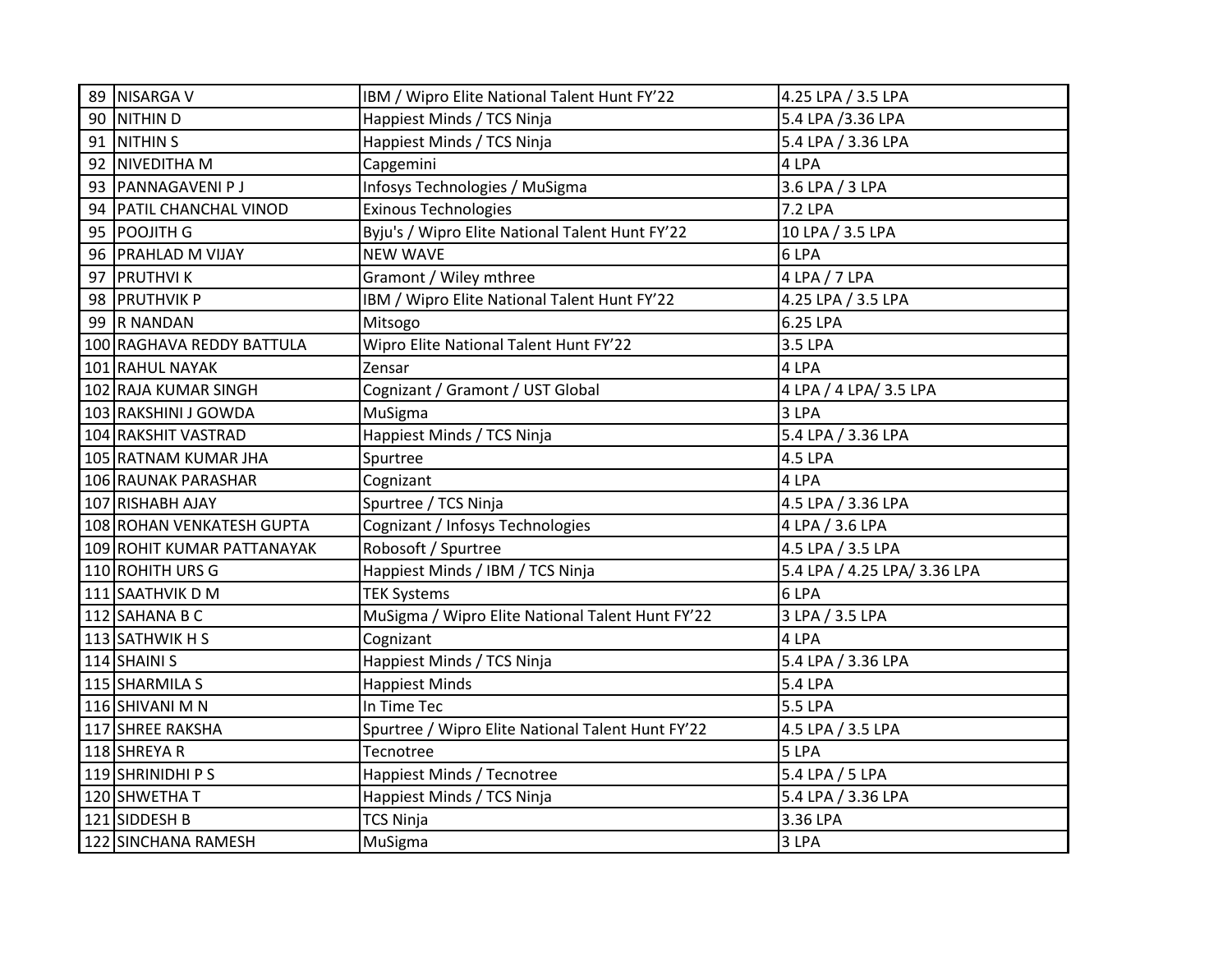| 123 SNEHA H K              | MuSigma / CLARIVATE ANALYTICS / Tecnotree      | 3 LPA / 6.5 LPA / 5 LPA    |
|----------------------------|------------------------------------------------|----------------------------|
| 124 SOUMYA SANGALAD        | MuSigma                                        | 3 LPA                      |
| 125 SOURABHA G             | <b>NEW WAVE</b>                                | 6 LPA                      |
| 126 SOURAV D PAWAR         | MuSigma                                        | 3 LPA                      |
| 127 SOWNDARYA SPOORTHI.B   | MuSigma                                        | 3 LPA                      |
| 128 SPANDANA R             | In Time Tec                                    | <b>5.5 LPA</b>             |
| 129 SPOORTHI S BHAT        | In Time Tec /Tecnotree                         | 5.5 LPA / 5 LPA            |
| 130 SUCHARITH M            | Spurtree                                       | 4.5 LPA                    |
| 131 SUJAY K                | My Captain / PRACTO TECHNOLOGIES               | 4.5 LPA / 3 LPA            |
| 132 SUJIT VIRUPAKSHA       | Cognizant / Infosys Technologies               | 4 LPA / 3.6 LPA            |
| 133 SUMUKH S               | <b>TEK Systems</b>                             | 6 LPA                      |
| 134 SUPRIYA C              | In Time Tec                                    | 5.5 LPA                    |
| 135 SURAJ S PATIL          | Wipro Elite National Talent Hunt FY'22         | 3.5 LPA                    |
| 136 SURYA M M              | <b>Happiest Minds</b>                          | 5.4 LPA                    |
| 137 SUSHIL K SHASTRY       | <b>CRONJ</b> / Scientist                       | 5.65 LPA / 7 LPA           |
| 138 SUSHMA V               | Cognizant                                      | 4 LPA                      |
| $139$ T S POOJA            | Happiest Minds / TCS Ninja                     | 5.4 LPA / 3.36 LPA         |
| 140 T VENKATA AMRUTH       | In Time Tec                                    | <b>5.5 LPA</b>             |
| 141 TANVI VIRAPPA PATIL    | <b>NSLHUB</b>                                  | 5 LPA                      |
| 142 TARUN K                | Cognizant                                      | 4 LPA                      |
| 143 THANMAYI B C           | <b>NSLHUB</b>                                  | 5 LPA                      |
| 144 THANVI P               | Cognizant                                      | 4 LPA                      |
| 145 THASHWIN MONNAPPA M M  | Happiest Minds / TCS Ninja                     | 5.4 LPA / 3.36 LPA         |
| 146 THEJAS V N             | Tecnotree                                      | 5 LPA                      |
| 147 UJJWAL N               | Infosys Technologies                           | 3.6 LPA                    |
| 148 VAIBHAV D S            | Eurofins / Infosys Technologies - InfyTQ / SAP | 8 LPA / 3.6 LPA / 6.52 LPA |
| 149 VAISHAK BHARADWAJ      | <b>NSLHUB</b>                                  | 5 LPA                      |
| 150 VANAJAKSHI S           | <b>Happiest Minds</b>                          | <b>5.4 LPA</b>             |
| 151 VAROON N               | <b>IBM</b>                                     | 4.25 LPA                   |
| 152 VARUN VIGHNESH URS M S | <b>Tricon Infotech</b>                         | 6 LPA                      |
| 153 VIBHA SHREE M S        | IBM / Wipro Elite National Talent Hunt FY'22   | 4.25 LPA / 3.5 LPA         |
| 154 VIBHA VENKATESH        | Wipro Elite National Talent Hunt FY'22         | 3.5 LPA                    |
| <b>155 VINAY H.R</b>       | <b>TCS Ninja</b>                               | 3.36 LPA                   |
| 156 VISHRUTH S             | Happiest Minds / Keyence India                 | 5.4 LPA / 4.7 LPA          |